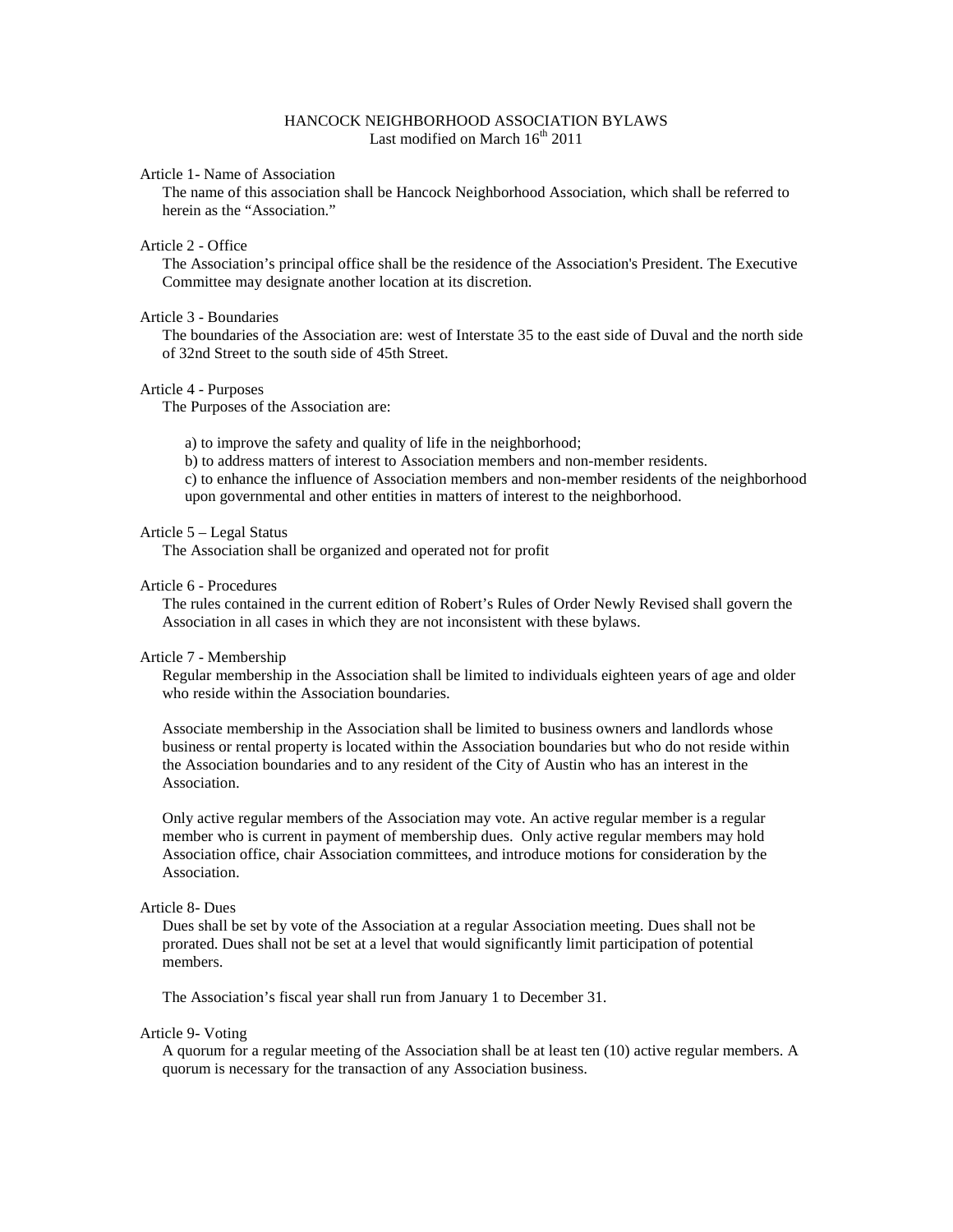An affirmative vote of more than one half  $\langle \frac{1}{2} \rangle$  of the quorum shall be binding on the Association with the exception that an affirmative vote of two thirds  $(2/3)$  of the quorum is required to amend these bylaws or to remove an officer from office.

Voting shall be by voice vote or a show of hands at the discretion of the presiding officer. Voting shall be by secret ballot at the request of any voting member. Voting for Association officers shall be by secret ballot or acclamation.

# Article 10- Officers

The following officers shall be elected at the first regular meeting of the Association of the fiscal year. Officers shall take office immediately upon election. Officers shall serve without pay. After the first elections after the adoption of these bylaws, nominations for future officers shall be submitted from the floor during a regular meeting at least one month prior to the election. Notice of the election shall be given at least one month prior to the election; notice shall include the time, place and nominees for election.

Elected officials of political entities or subdivisions may not serve as Association officers.

The following positions are officers: President, Vice-president, Secretary and Treasurer.

The President shall coordinate all activities of the Association. The President shall preside over Association meetings, appoint members to committees, establish ad hoc committees, assign duties to officers and members as required, and serve as the official representative for the Association. The President shall be responsible for receiving site plans and other zoning information at any time there is not a chairperson for the Zoning committee. The President shall be responsible for attending and ensuring that a designate attend all meetings of the Austin Neighborhoods Council or its successor.

The Vice-president shall serve the Association in the absence of the President. The Vice-president shall be responsible for notifying all members of meetings at least seven days prior to the date of the meeting. The Vice-president shall be in charge of the program and arrangements for all regular meetings. The Vice-president shall perform additional duties as assigned by the President.

The Secretary shall be responsible for keeping and organizing all records and documents, with the exception of fiscal records, for the Association. The Secretary is responsible for taking minutes at all Association meetings.

The Treasurer shall be responsible for all monies and fiscal records of the Association. The Treasurer shall maintain a roster of the membership of the Association, including a list of all active regular members.

The officers shall collectively serve as the Executive Committee of the Association. Executive Committee decisions shall be determined by a majority vote of the officers. The President of the Association shall server as chairperson of the Executive Committee. The Executive Committee shall meet as required.

In the event of a vacancy in any office, the Executive Committee shall appoint an active regular member to fill the vacant office until a new officer is elected by the membership.

Any officer may be removed from office at any regular meeting of the Association by a vote of two thirds (2/3) of the quorum, provided that reasonable notice that the removal vote will be proposed is furnished to the membership at least seven (7) days prior to the meeting.

# Article 11 – Committees

The following are standing committees of the Association: Executive, Newsletter, Zoning, Streets & Sewers, and Membership.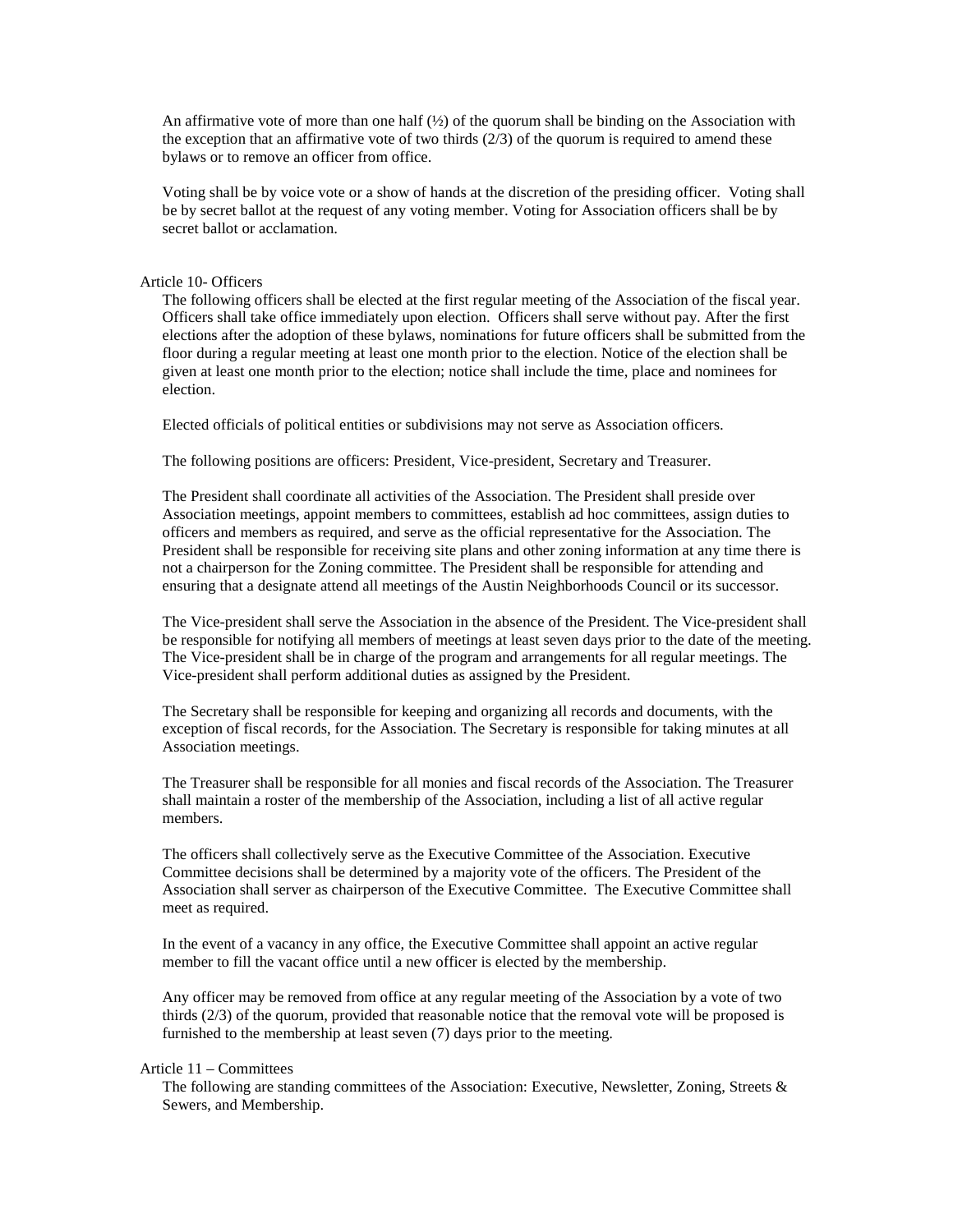Each standing committee shall have a chairperson who is appointed by the President and shall serve for one year. Ad hoc committees may be appointed by the Executive Committee as needed. All committee meetings shall be open to interested members of the association.

The Newsletter Committee

#### Zoning Committee

The mission of the Zoning committee is to review development proposals, taking into consideration the nature and characteristics of the neighborhood and consistency with the adopted neighborhood plan.

#### Membership

The Mission of the Membership committee is to work with the general membership to enlarge the Association, encourage participation in Committees and events, introduce new members, and to organize social events for the benefit of the membership.

Streets and Sewers Committee

# Article 12 – Finance

The Association shall be financed by membership dues and fundraising. The Treasurer shall be authorized to pay bills of the Association, except that individual expenditures greater than one hundred dollars (\$100) must be approved by the Executive Committee prior to payment and reported to membership.

### Article 13- Regular Meetings

Regular meetings of the Association shall be held on the third Wednesday of odd numbered months. The time and location for the meetings shall be set by the Executive Committee.

Meetings shall be announced by flyer, signs, or by any method reasonably calculated to inform the membership and neighborhood residents.

Agenda items for regular meetings shall be submitted to an officer at least two weeks prior to a regular meeting. Emergency items will be considered at a regular meeting if a majority of the quorum so votes.

# Article 14 - Special Meetings

Special meetings may be called by the President, by written request of any two officers, or by written request of at least ten (10) percent of the active regular membership.

Written notice of the time, location, and specific purpose for the special meeting shall be distributed to all active members at least five (5) days prior to the date of the special meeting.

No special meeting can be conducted without a quorum of the active regular membership of the Association.

### Article 15 – Political Activity

The Association shall not endorse any candidate for any political office. Candidates for political office may attend, upon invitation, regular meetings of the Association provided all candidates for the position are also invited and receive equal opportunity to address the meeting.

The Association may endorse referenda and Constitutional amendments and may take official positions on any issue related to the Association's purposes upon approval of an majority of the quorum present at a meeting.

Article 16- Equal Opportunity Statement